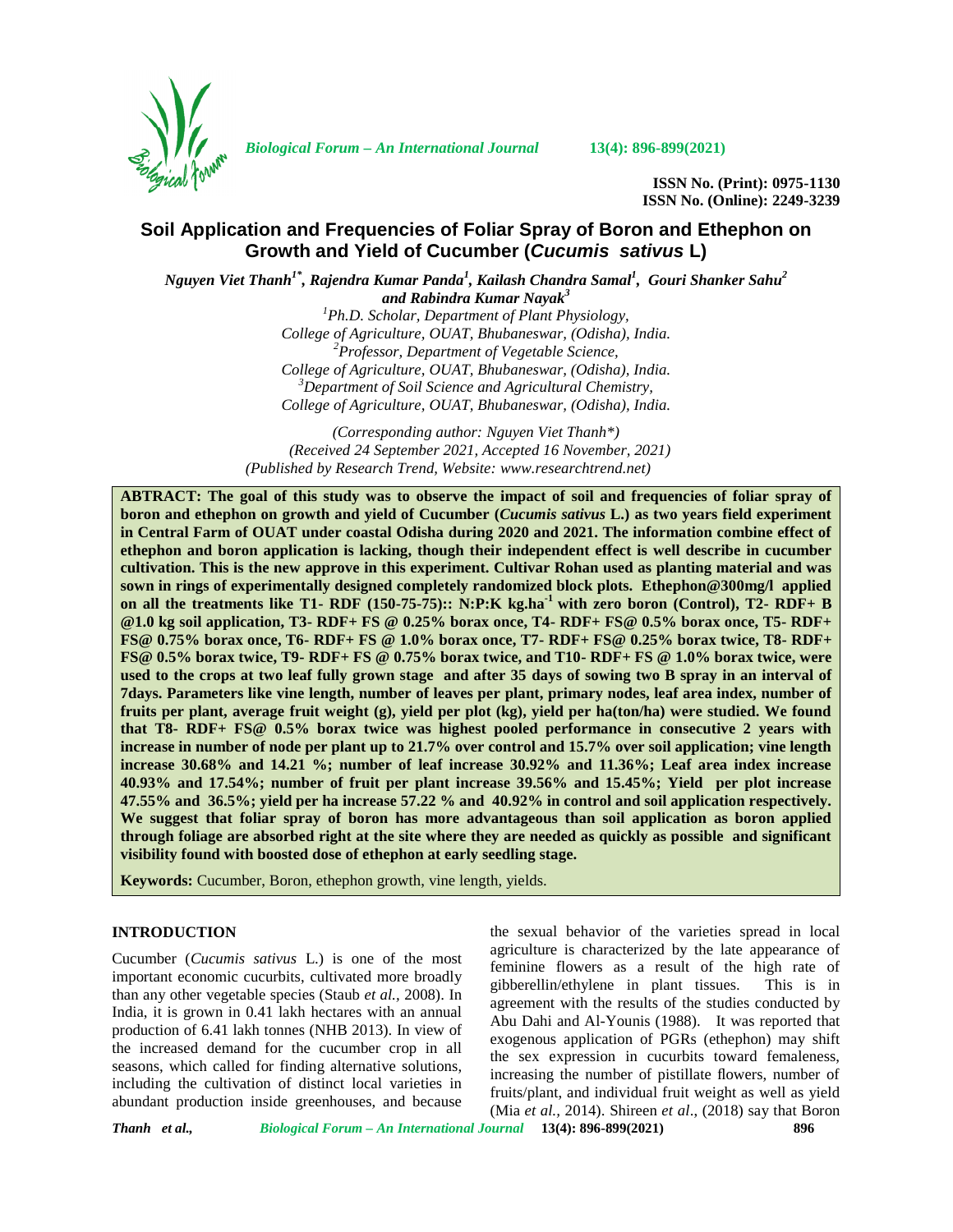is of interest whenever micronutrients are more important than any other micronutrient in obtaining high quality crop yields. Boron plays a dynamic role in various plant structural, physiological and biochemical functions such as: cell wall formation and stability, maintenance of structural and functional integrity of biological membranes, carbohydrate metabolism and transport of sugar, plasma membrane electron transport reactions, root elongation and nucleic acid metabolism, phenol and auxin metabolism, nitrogen fixation and nitrate assimilation, water relations stimulated (Al- Rubaie *et al.,* 2013), movement of sugar or starch into growing parts of plants, pollen tube growth and pollen germination, pollination, seed set, fruit, disease resistance and different hormonal regulations. Therefore, this study was carried out to assess the growth pattern, flowering*,* fruiting, and fruit yield of cucumber if foliar sprayed with boron and ethephon as well as soil application of B in cucumber.

## **MATERIALS AND METHODS**

This experiment was conducted during rabi season of 2020 and 2021 and Cultivar Rohan was used as planting material and was sown in rings of experimentally designed completely randomized block plots in Central farm, College of Agriculture, OUAT. Geographically, it is located at (20°5′N, 85°52′E, 26 msl). Ethephon@300mg/l applied on all the ten treatments at two fully grown leaf stages of crop viz; T1-RDF (150-75-75): N:P:K kg.ha<sup>-1</sup> with zero boron, T2- RDF+ B @1.0 kg soil application, T3-RDF+ FS @ 0.25% borax once, T4-RDF+ FS@ 0.5% borax once, T5-RDF+ FS@ 0.75% borax once, T6-RDF+ FS @ 1.0% borax once, T7-RDF+ FS@ 0.25% borax twice, T8- RDF+ FS@ 0.5% borax twice, T9- RDF+ FS @ 0.75% borax twice, and T10- RDF+ FS @ 1.0% borax

twice and B was applied at 35 days after sowing followed by second application after 7days. Data was generated and was analyzed by excel computer program as suggested by Gomez and Gomez, (1984).

## **RESULTS AND DISCUSSION**

#### *A. Vegetative growth and yield characters*

The various growth parameters like vine length, number of leaves, primary nodes, leaf area index of cucumber were found significant among the treatments and the effect of soil and foliar application of boron and ethephon was prominent during the course of investigation. The results presented in Table 1-2 showed that the maximum vine length was highest in T8 over two year's pooled data. Increase in number of node per plant up to 21.7% over control and 15.7% over soil application; vine length increase 30.68% and 14.21%; number of leaf increase 30.92% and 11.36%; Leaf area index increase 40.93% and 17.54%; number of fruit per plant increase 39.56% and 15.45%; Yield per plot increase 47.55% and 36.5%; yield per ha increase 57.22 % and 40.92% in control and soil application respectively. It is known that boron help for an increase in the concentration of IAA leads to increased cell elongation, which may affect the elongation of inter nods and then increase the wine plant (Gharib and Hegazi 2010). The results agree with (Al-Amiri, 2014) and (Mohammed, 2014). Barry and Marentes (2006), boron then increasing cell division, cell elongation, and cell wall develop and expansion in the growth centers gave the highest opportunity for growth. Ethephon induced a strong female tendency, while in contrast gibberellin treatment resulted in fewer female flowers, higher female node, and delay in the first female flower.

**Table 1: Soil application and frequencies of foliar spray of boron and ethephon on vegetative growth characters.**

| <b>Treatments</b> | Vine length (cm) |        |        | Number of node |       |       | Number of leaf |       |       | Leaf area index |      |       |
|-------------------|------------------|--------|--------|----------------|-------|-------|----------------|-------|-------|-----------------|------|-------|
|                   | 2020             | 2021   | Pool   | 2020           | 2021  | Pool  | 2020           | 2021  | Pool  | 2020            | 2021 | Pool  |
| T1                | 157.00           | 152.67 | 154.83 | 29.33          | 29.00 | 29.17 | 46.33          | 41.00 | 43.67 | 5.39            | 5.79 | 5.59  |
| T <sub>2</sub>    | 186.33           | 168.00 | 177.17 | 30.00          | 31.33 | 30.67 | 51.67          | 51.00 | 51.33 | 6.67            | 6.73 | 6.70  |
| T <sub>3</sub>    | 177.33           | 159.33 | 168.33 | 29.67          | 29.67 | 29.67 | 49.00          | 44.67 | 46.83 | 5.94            | 6.47 | 6.21  |
| T <sub>4</sub>    | 189.67           | 177.67 | 183.67 | 32.00          | 33.67 | 32.83 | 53.33          | 56.00 | 54.67 | 7.41            | 7.11 | 7.26  |
| T <sub>5</sub>    | 160.33           | 167.67 | 164.00 | 30.67          | 32.00 | 31.33 | 46.00          | 48.00 | 47.00 | 6.23            | 7.00 | 6.61  |
| T <sub>6</sub>    | 160.00           | 164.00 | 162.00 | 30.33          | 30.00 | 30.17 | 47.00          | 41.00 | 44.00 | 5.67            | 6.12 | 5.89  |
| T7                | 163.00           | 178.33 | 170.67 | 31.33          | 31.67 | 31.50 | 52.67          | 53.00 | 52.83 | 6.31            | 6.16 | 6.23  |
| T <sub>8</sub>    | 206.33           | 198.33 | 202.33 | 34.67          | 36.33 | 35.50 | 58.33          | 56.00 | 57.17 | 7.75            | 8.00 | 7.87  |
| T <sub>9</sub>    | 173.67           | 166.67 | 170.17 | 29.33          | 34.33 | 31.83 | 52.67          | 51.33 | 52.00 | 6.55            | 6.83 | 6.69  |
| T <sub>10</sub>   | 166.67           | 163.67 | 165.17 | 28.33          | 33.67 | 31.00 | 51.67          | 49.33 | 50.50 | 6.34            | 6.44 | 6.39  |
| $S.Em(\pm)$       | 7.05             | 5.29   | 4.41   | 1.06           | 0.73  | 0.644 | 2.15           | 2.48  | 1.643 | 0.42            | 0.31 | 0.260 |
| C.D.(0.05)        | 20.9             | 15.7   | 12.27  | 3.16           | 2.16  | 1.795 | 6.39           | 7.37  | 4.577 | 1.25            | 0.91 | 0.725 |
| $C.V.$ $%$        | 7.2              | 5.40   |        | 6.03           | 3.92  |       | 7.32           | 8.75  |       | 11.3            | 7.94 |       |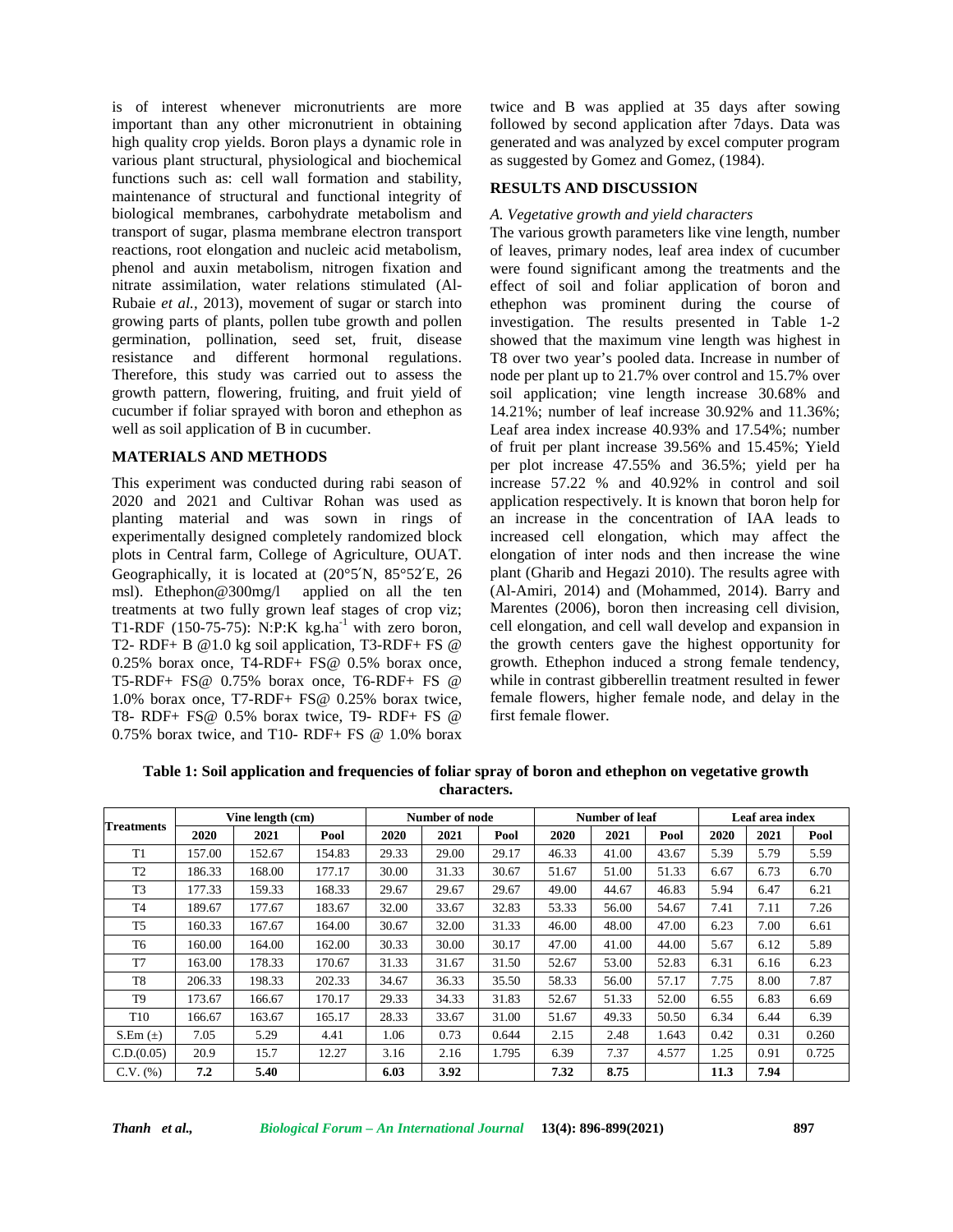| <b>Treatments</b> | Number of fruit<br>per plant |       |        | Single of fruit<br>weight (gram) |           |       | <b>Yield per</b><br>plot (kg) |       |       | <b>Yield per</b><br>ha (ton) |       |       |
|-------------------|------------------------------|-------|--------|----------------------------------|-----------|-------|-------------------------------|-------|-------|------------------------------|-------|-------|
|                   | 2020                         | 2021  | Pool   | 2020                             | 2021      | Pool  | 2020                          | 2021  | Pool  | 2020                         | 2021  | Pool  |
| T <sub>1</sub>    | 15.33                        | 15.00 | 15.167 | 190.3                            | 186.0     | 188.1 | 29.56                         | 31.89 | 30.72 | 35.48                        | 34.66 | 35.07 |
| T <sub>2</sub>    | 18.00                        | 18.67 | 18.333 | 189.3                            | 194.0     | 191.7 | 32.70                         | 33.72 | 33.21 | 38.34                        | 39.92 | 39.13 |
| T <sub>3</sub>    | 16.33                        | 16.33 | 16.333 | 194.9                            | 193.0     | 194.0 | 30.67                         | 32.93 | 31.80 | 36.95                        | 38.13 | 37.54 |
| T <sub>4</sub>    | 18.67                        | 19.67 | 19.167 | 188.7                            | 190.3     | 189.5 | 35.40                         | 38.29 | 36.85 | 44.25                        | 45.79 | 45.02 |
| T <sub>5</sub>    | 17.00                        | 18.33 | 17.667 | 189.7                            | 191.0     | 190.3 | 33.50                         | 33.45 | 33.48 | 41.88                        | 39.45 | 40.66 |
| T6                | 16.33                        | 16.00 | 16.167 | 190.0                            | 190.0     | 190.0 | 31.49                         | 32.45 | 31.97 | 36.11                        | 34.93 | 35.52 |
| T7                | 18.33                        | 18.00 | 18.167 | 189.7                            | 192.0     | 190.8 | 30.55                         | 35.34 | 32.95 | 39.37                        | 39.20 | 39.28 |
| T8                | 20.00                        | 22.33 | 21.167 | 190.3                            | 188.0     | 189.2 | 44.85                         | 45.81 | 45.33 | 56.07                        | 54.21 | 55.14 |
| T <sub>9</sub>    | 18.67                        | 18.00 | 18.333 | 185.3                            | 194.0     | 189.7 | 34.65                         | 35.18 | 34.91 | 43.31                        | 44.33 | 43.82 |
| T <sub>10</sub>   | 17.33                        | 17.67 | 17.500 | 190.6                            | 191.0     | 190.8 | 32.70                         | 33.03 | 32.87 | 40.87                        | 43.65 | 42.26 |
| $S.Em(\pm)$       | 0.587                        | 1.166 | 0.651  | 1.670                            | 0.211     | 0.842 | 1.48                          | 1.92  | 1.21  | 1.72                         | 2.51  | 1.52  |
| C.D.(0.05)        | 1.744                        | 3.464 | 1.813  | NS.                              | <b>NS</b> | NS.   | 4.38                          | 5.70  | 3.37  | 5.10                         | 7.45  | 4.23  |
| $C.V.$ $(\%)$     | 5.69                         | 11.2  |        | 1.52                             | 0.19      |       | 7.60                          | 9.43  |       | 7.21                         | 10.48 |       |

**Table 2: Soil application and frequencies of foliar spray of boron and ethephon on yield and its components.**

**Vine length:** The treatment (T8) in which RDF+ FS@ 0.5% borax sprayed twice was highest in pool data (202.33 cm) followed by T4- RDF+-FS 0.5% once (183.67 cm) and T2- RDF+ -Soil Application (177.17). Number of node per plant was highest in T8 (35.50) followed by T4 (32.83). Number of leaf was significantly highest (57.17) in T8 followed by T4 (54.67). Leaf area index was following the same pattern in T8 and T4. The results agree with (Al-Amiri, 2014); (Mohammed, 2014). This agrees with what is found El- Masri *et al.,* (2002); Gamrod (2003), who stated that boron spraying on the shoot of squash plant led to a significant increase in vegetative growth measurements compared to the control treatment. Barry and Marentes (2006), boron then increasing cell division, cell elongation, and cell wall develop and expansion in the growth centers gave the highest opportunity for growth. Number of fruits per plant (21.167), yield per plot (45.33kg) and yield per ha (55.14 ton) was also highest in the treatment combination of T8- RDF+ FS@ 0.5% borax twice. Single fruit weight per plant range from 188g to194g in two years mean data but was found not significant but was correlated with Vine length  $(r=0.891^*)$ , Number of node  $(r=0.967^{**})$ , Number of leaf

 $(r=0.850<sup>ns</sup>)$ , Leaf area index  $(r=0.937*)$ . Ethephon induced a strong female tendency, while in contrast gibberellin treatment resulted in fewer female flowers, higher female node, and delay in the first female flower. These results are in general agreement with those reported and agreed with (Sharaf *et al*., 2009), Gupta and Philip (2006) as boron has play role in hormonal regulation in plant. It is known that boron help for an increase in the concentration of IAA leads to increased cell elongation, which may affect the elongation of inter nods and then increase the wine plant (Gharib and Hegazi 2010). These results are in general agreement with those reported and agreed with (Sharaf *et al*., 2009); Gupta and Philip (2006) as boron has play role in hormonal regulation in plant. Movalia *et al.,* (2018); Praveena *et al.,* (2018); Karthik *et al.,* (2021) reported that Boron was required more at reproductive stage and foliar applied was instantly present for plant in compare to soil applied boron. Foliar applied boron increased the biomass yield over the control. Balai *et al*., (2017); Lokhande (2018) was also reported number of branches/plant, vegetative development creates too many sites for photosynthetic translocation; it will be help for increasing in the number of yield characteristics.

| Table 3: Correlation analysis of yield and morphological traits. |  |  |  |
|------------------------------------------------------------------|--|--|--|
|------------------------------------------------------------------|--|--|--|

|                    | Yield per ha<br>(ton) | Vine length | Number of node        | Number of leaf     | <b>Leaf</b> area<br>index |
|--------------------|-----------------------|-------------|-----------------------|--------------------|---------------------------|
| Yield per ha (ton) |                       |             |                       |                    |                           |
| Vine length        | $0.891*$              |             |                       |                    |                           |
| Number of node     | $0.967**$             | $0.907*$    |                       |                    |                           |
| Number of leaf     | 0.850 <sup>ns</sup>   | $0.873*$    | $0.866$ <sup>ns</sup> |                    |                           |
| Leaf area index    | $0.937*$              | $0.938*$    | $0.933*$              | <b>ns</b><br>0.871 |                           |

\*Signifies correlated at t value of 0.05; \*\* Signifies highly correlated at t value of 0.01

#### **CONCLUSION**

Foliar spray of boron has more benefit than soil application as boron applied through foliage are absorbed right at the site where they are needed as quickly as possible and significant visibility found with boosted dose of ethephon at early seedling stage. We conclude that T8- RDF+ FS@ 0.5% borax twice may be recommended as best nutrients combinations and concentrations that can be used for the farmer practices to get better female flower and cucumber production.